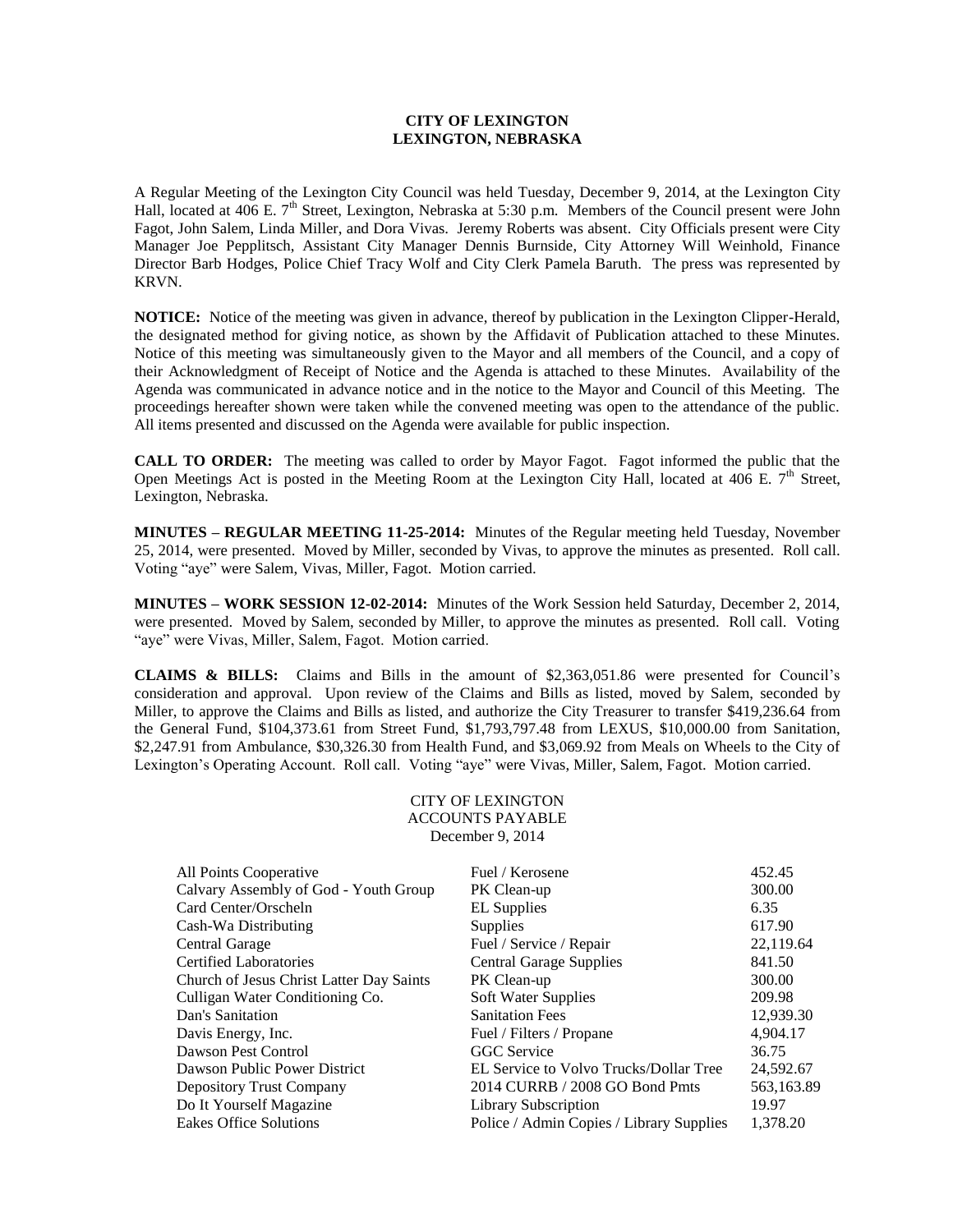| <b>Ebsco Information Services</b>      | <b>Library Books</b>                  | 890.87       |
|----------------------------------------|---------------------------------------|--------------|
| Eilers Machine and Welding, Inc.       | PK Supplies                           | 102.40       |
| Fagot Refrigeration & Electric, Inc.   | DCOC / WWTP Repairs                   | 788.22       |
| Fastenal                               | <b>ST</b> Supplies                    | 89.35        |
| First Presbyterian Church              | PK Clean-up                           | 300.00       |
| First United Methodist Church - Youth  | PK Clean-up                           | 300.00       |
| Friedrichsen, Leon                     | $1/2$ of Boots                        | 115.00       |
| Gale/Cengage Learning                  | <b>Library Books</b>                  | 109.55       |
| Grace Lutheran Church - Youth          | PK Clean-up                           | 300.00       |
| HD Supply Waterworks                   | <b>WR Meter Supplies</b>              | 36,539.44    |
| <b>Health Claims Fund</b>              | Claims                                | 19,742.30    |
| Hiland Dairy Foods Company, LLC        | <b>Beverages</b>                      | 262.59       |
| Intellicom Computer Consulting, Inc.   | Computer Service                      | 63.13        |
| Island Supply Company, The             | ST Tar                                | 2,094.00     |
| Jones Plumbing & Heating, Inc.         | WR / WWTP Supplies                    | 42.20        |
| Lerner Publishing Group                | Library Book                          | 19.95        |
| Lexington Animal Clinic                | Animal Care                           | 420.00       |
| Lexington Boy Scout Troop #88          | PK Clean-up                           | 300.00       |
| Lexington Health Fund                  | Self-funding                          | 46,473.78    |
| Lexington Kiwanis                      | PK Clean-up                           | 300.00       |
| Lexington Newspapers, Inc.             | Publications                          | 111.30       |
| <b>Lexington Postmaster</b>            | GGC Postage / Box Fees                | 577.00       |
| Lexington Public Schools               | CDBG / Majestic Theatre PJ            | 30,725.00    |
| Lexington Regional Health Center       | <b>Ambulance Supplies</b>             | 165.00       |
| LexisNexis Matthew Bender              | Police Book                           | 66.08        |
| Lien, Inc.                             | Trees for Nebraska Towns Grant        | 15,298.00    |
| Lundeen-Isaacson, Inc.                 | Fire Dept Vehicle / Life Insurance    | 4,936.00     |
| Mast's Fire Extinguisher Service LLC   | Fire Dept Service / Repairs           | 162.89       |
| Matheson Tri-Gas, Inc.                 | Oxygen Supplies                       | 70.60        |
| Matt Friend Truck Equipment, Inc.      | Snow Plow Repairs / Supplies          | 5,480.00     |
| McCandless Backhoeing, Inc.            | <b>DCOC Snow Removal</b>              | 280.00       |
| Mead Lumber & Rental-Lexington         | Ambulance / PK Supplies               | 62.53        |
| Meritain Health                        | <b>Health Premium</b>                 | 20,201.71    |
| <b>Midwest Connect</b>                 | Mail Labels                           | 37.46        |
| Midwest Laboratories, Inc.             | <b>WWTP Testing Supplies</b>          | 1,760.00     |
| Midwest Service & Sales Co.            | <b>ST</b> Supplies                    | 840.00       |
| Miller & Associates                    | Lexington East Viaduct PJ             | 54,709.64    |
| Municipal Supply, Inc.                 | <b>MRK WR Service</b>                 | 6,274.61     |
| Nebraska Dept of Environmental Quality | Loan Interest / Principal / Admin Fee | 162,600.68   |
| Nebraska Public Power District         | <b>Power Purchase</b>                 | 1,038,564.41 |
| North Platte Telegraph, The            | Library Subscription                  | 166.40       |
| One Call Concepts, Inc.                | Locates                               | 69.20        |
| Overton Sand & Gravel                  | WR Dept Sand                          | 539.41       |
| Paulsen, Inc.                          | Concrete                              | 396.09       |
| Principal                              | Dental Premium                        | 2,722.82     |
| Ryde Transit                           | Transportation                        | 24.00        |
| S & W Auto Parts, Inc.                 | Central Garage / WWTP Supplies        | 877.01       |
| Service Master of Mid Nebraska         | <b>Cleaning Service</b>               | 4,989.12     |
| Sign Pro                               | Admin Sign                            | 150.00       |
| Simonsen Construction, Inc.            | Library Repair                        | 700.00       |
| Source Gas, LLC                        | Gas Service                           | 5,464.46     |
| <b>Standard Life</b>                   | Life Premium                          | 709.56       |
| Subway @ Walmart                       | Meals                                 | 40.50        |
| T. O. Haas Tire & Service              | Tire Repair                           | 19.74        |
| Thompson Co., The                      | Food & Supplies                       | 1,711.29     |
| <b>Titan Access Account</b>            | <b>Central Garage Supplies</b>        | 8.97         |
| Tyler Technologies, Inc.               | Maintenance Fee                       | 350.00       |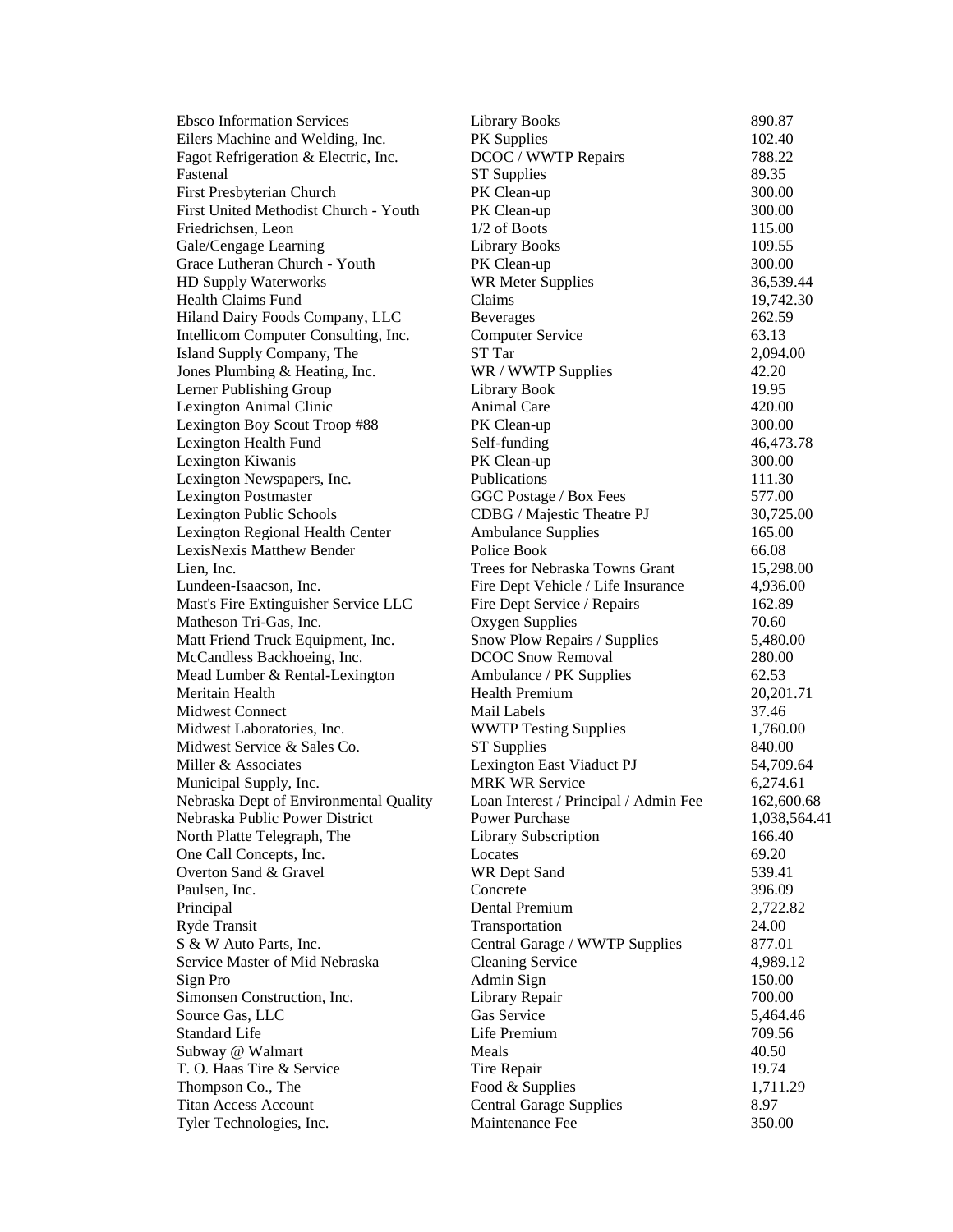| U. S. Department of HHS CMS            | <b>Transitional Reinsurance Fee</b>     | 8,820.00     |
|----------------------------------------|-----------------------------------------|--------------|
| Unisan Nebraska LLC                    | <b>Library Supplies</b>                 | 204.18       |
| VSP / Vision Service Plan              | Vision Premium                          | 652.11       |
| Wal-Mart                               | Supplies                                | 151.88       |
| <b>Welcome Center Advisory Council</b> | PK Clean-up                             | 75.00        |
| <b>YMCA Of Lexington</b>               | Membership Dues                         | 231.20       |
| Area Services                          | <b>WWTP</b> Repair                      | 177.50       |
| Berke, David                           | <b>Ambulance Bldg Repairs</b>           | 413.00       |
| D. P. Sawyer, Inc.                     | <b>ST</b> Paint                         | 4,000.00     |
| Danko Emergency Equipment              | Fire Dept Supplies                      | 201.55       |
| Davis Energy, Inc.                     | Tar / Fuel                              | 112.19       |
| Dawson County Court                    | <b>Court Fees</b>                       | 17.00        |
| Dawson Pest Control                    | <b>DCOC</b> Service                     | 54.60        |
| Dawson Public Power                    | Power Purchase                          | 8,763.14     |
| <b>Dugan Business Forms</b>            | <b>UTL Bills</b>                        | 1,529.76     |
| <b>Eakes Office Solutions</b>          | <b>Library Supplies</b>                 | 80.31        |
| <b>EMS Billing Service</b>             | <b>Ambulance Billing</b>                | 1,275.73     |
| Eustis Body Shop                       | Towing Expense                          | 100.00       |
| Fagot Refrigeration and Electric, Inc. | Libr/Pol Reps/Opt Maint Bldg Final EL   | 4,864.65     |
| Fox Bros. Hay Co., Inc.                | Wood Grinding                           | 4,500.00     |
| Gnirk Lawn Care, Inc.                  | Spray Ball Fields                       | 625.00       |
| Great Western Bank-City Petty Cash     | Mileage/NPPD Incentives/Meal/Supplies   | 97.90        |
| Holbein, Dahlas                        | Snow Removal                            | 175.00       |
| Holmes Plbg & Htg Supply Co.           | <b>WR Supplies</b>                      | 139.96       |
| Jim Phillips Const.                    | Yard Clean-up                           | 1,990.00     |
| John Deere Financial                   | <b>Central Garage Supplies</b>          | 687.97       |
| LaserTec of Nebraska, Inc.             | Postage Machine Service & Parts         | 1,168.82     |
| <b>Lexington Newspapers</b>            | Publications                            | 70.00        |
| Lexington City Payroll Account         |                                         |              |
| Payroll                                | Wages                                   | 141,302.06   |
| Social Security                        | Employer Portion / FICA Med             | 10,231.24    |
| Union Bank & Trust                     | Employer Portion / Pension              | 4,307.57     |
| Union Bank & Trust                     | <b>Police Pension</b>                   | 2,622.75     |
| <b>ICMA</b>                            | <b>City Manager Pension</b>             | 841.84       |
| <b>Linda's Stitches and Creations</b>  | ST / WR Uniform Expense                 | 1,056.04     |
| Luther, Ann                            | Mileage                                 | 140.00       |
| Mac's Short Stop                       | <b>GGC</b> Food                         | 58.58        |
| <b>Morris Press</b>                    | <b>GGC</b> Supplies                     | 244.00       |
| Municipal Supply, Inc.                 | <b>WR Supplies</b>                      | 286.57       |
| Nebraska Department of Revenue         | Sales & Use Tax                         | 47,155.56    |
| Nebraska Economic Developers Assn      | Membership Dues                         | 200.00       |
| NebraskaLink                           | City / Library Service                  | 395.00       |
| Neopost USA, Inc.                      | Postage Meter Rent / Maintenance        | 577.80       |
| O'Hara Lindsay and Associates, Inc.    | Lobbying Services                       | 1,000.00     |
| Paulsen, Inc.                          | Concrete                                | 428.54       |
| Platte Valley Auto Mart                | Police/City Vehicles Svc & Reps/ST Spls | 1,928.50     |
| Plum Creek Market Place                | <b>GGC</b> Food                         | 125.68       |
| Randy's Body Shop                      | <b>Towing Expense</b>                   | 100.00       |
| Rose Equipment, Inc.                   | ST Sweeper Brooms                       | 655.04       |
| Thalman, Julie                         | <b>Cleaning Service</b>                 | 120.00       |
| <b>Total Lawn Care</b>                 | <b>LFAC Lawn Care</b>                   | 225.00       |
| Totalfunds by Hasler                   | Postage                                 | 3,000.00     |
| U. S. Department of HHS CMS            | <b>Transitional Reinsurance Fee</b>     | 1,764.00     |
| Walmart                                | Supplies                                | 110.61       |
|                                        |                                         |              |
|                                        | TOTAL CLAIMS:                           | 2,363,051.86 |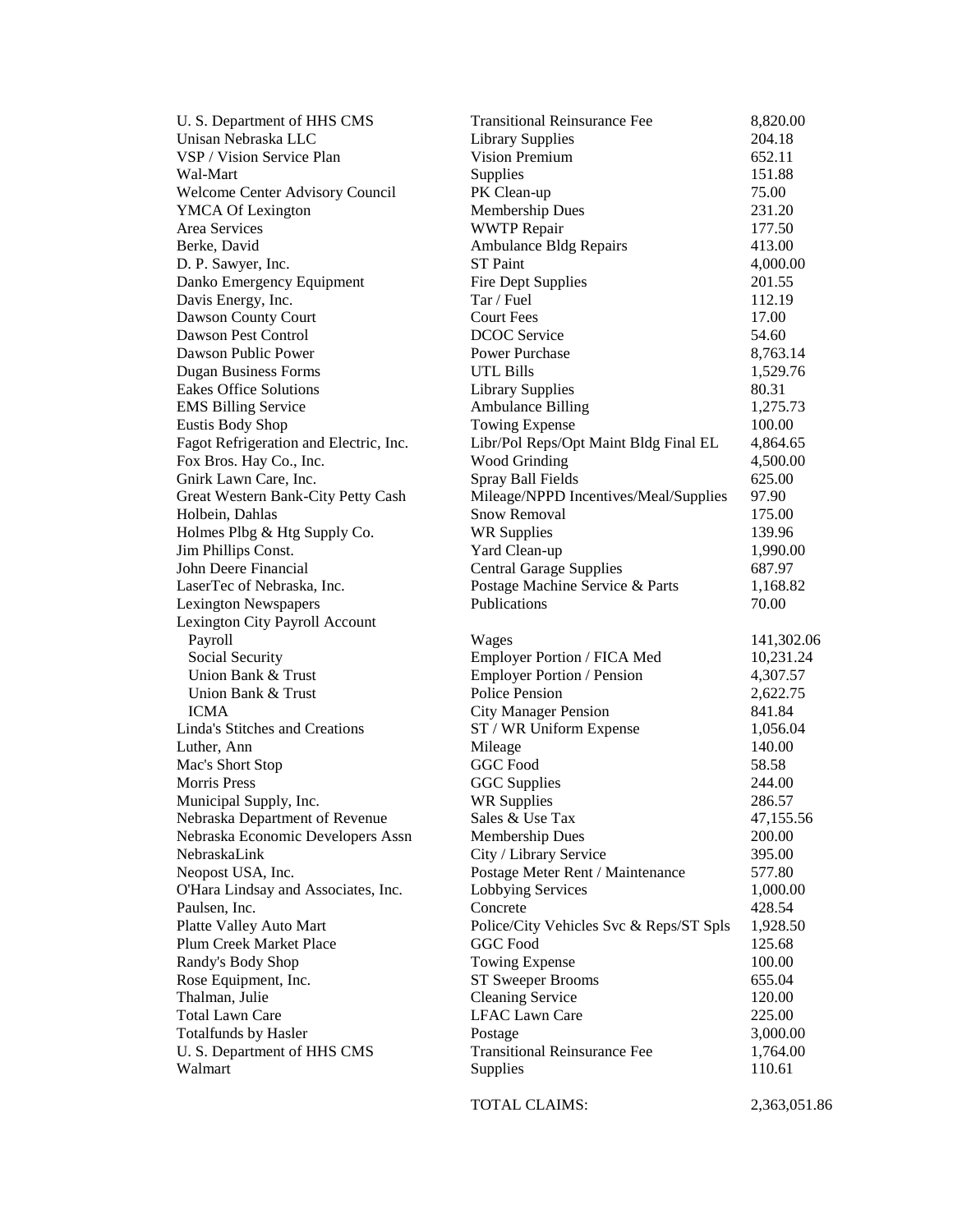**RESOLUTION:** Resolution No. 2014-39 was presented. Pepplitsch reviewed proposed utility rate and fee adjustments to become effective January 1, 2015. Following discussion, moved by Miller, seconded by Vivas, to approve Resolution No. 2014-39. Roll call. Voting "aye" were Salem, Vivas, Miller, Fagot. Motion carried.

### **RESOLUTION NO. 2014 – 39**

WHEREAS, Lexington City Code Sections 28-23, 28-100, 28-232, and 28-439 authorize the City Council to establish by Resolution a schedule of rates and charges for utility service deposits, electric service, water service, and sanitary sewer service.

BE IT THEREFORE RESOLVED BY THE MAYOR AND COUNCIL OF THE CITY OF LEXINGTON, NEBRASKA, that the following utility deposit fees and rates are established and shall take effect January 1, 2015, to be reflected on billings following such date. That all other utility deposit fees, electric rates, water rates, and sanitary sewer rates previously established shall remain unchanged.

### **Section 1. Utility Deposit Fee**

| <b>Residential Utility Services:</b> | \$200.00                                                         |
|--------------------------------------|------------------------------------------------------------------|
| <b>Commercial Utility Services:</b>  | as determined by the City Manager up to a maximum of \$2,000.00. |
| <b>Industrial Utility Services:</b>  | as determined by the City Manager.                               |

## **Section 2. Electric Rates**

| Residential - Basic:            | Summer                  | Winter                    |
|---------------------------------|-------------------------|---------------------------|
|                                 | <u>May 1 – Sept. 30</u> | <u>Oct.</u> $1 -$ Apr. 30 |
| Base Charge per Month           | \$16.00                 | \$16.00                   |
| First 500 kWh @ \$/kWh          | \$0.1155                | \$0.1112                  |
| Over 500 kWh $@$ \$/kWh         | \$0.0945                | \$0.0568                  |
| Minimum Bill                    | \$16.00                 | \$16.00                   |
| Residential – All-Electric:     | Summer                  | Winter                    |
|                                 | <u>May 1 – Sept. 30</u> | <u>Oct.</u> $1 -$ Apr. 30 |
| Base Charge per Month           | \$14.00                 | \$14.00                   |
| First 500 kWh @ \$/kWh          | \$0.1155                | \$0.1006                  |
| Over 500 kWh $@$ \$/kWh         | \$0.0921                | \$0.0520                  |
| Minimum Bill                    | \$14.00                 | \$14.00                   |
| Commercial - Small:             | Summer                  | Winter                    |
|                                 | <u>May 1 – Sept. 30</u> | <u>Oct.</u> $1 -$ Apr. 30 |
| Base Charge per Month           | \$16.00                 | \$16.00                   |
| First 1000 kWh @ \$/kWh         | \$0.1439                | \$0.1361                  |
| Over $1000$ kWh $\omega$ \$/kWh | \$0.0932                | \$0.0817                  |
| Minimum Bill                    | \$16.00                 | \$16.00                   |
|                                 | Summer                  | Winter                    |

Commercial – Heat: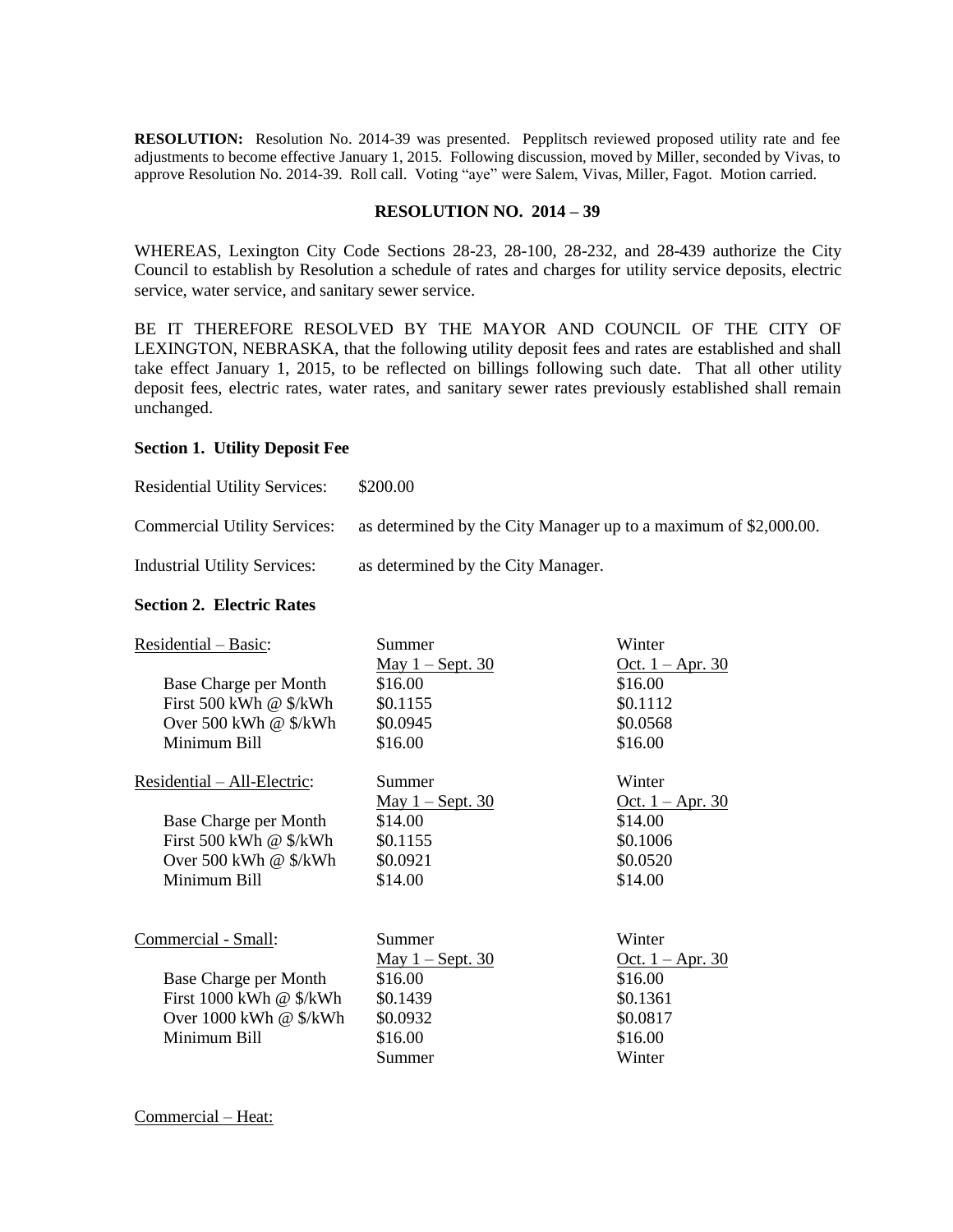| Base Charge per Month<br>First $1000$ kWh @ $\frac{1}{2}$ kWh<br>Next 4000 kWh @ \$/kWh<br>Over 5000 kWh @ \$/kWh<br>Minimum Bill | <u>May 1 – Sept. 30</u><br>\$16.00<br>\$0.1439<br>\$0.0932<br>\$0.0932<br>\$16.00 | <u>Oct.</u> $1 -$ Apr. 30<br>\$16.00<br>\$0.1351<br>\$0.0768<br>\$0.0581<br>\$16.00 |
|-----------------------------------------------------------------------------------------------------------------------------------|-----------------------------------------------------------------------------------|-------------------------------------------------------------------------------------|
| <b>Municipal Power &amp; Light:</b><br>Base Charge per Month<br>Plus All kWh @ \$/kWh                                             | Summer<br><u>May 1 – Sept. 30</u><br>\$16.00<br>\$0.0690                          | Winter<br><u>Oct. 1 – Apr. 30</u><br>\$16.00<br>\$0.0690                            |
| Commercial - Large:<br>Base Charge per Month<br>Plus Demand @ \$/kW<br>Plus All kWh @ \$/kWh                                      | Summer<br><u>May 1 – Sept. 30</u><br>\$21.00<br>\$14.86<br>\$0.0474               | Winter<br><u>Oct.</u> $1 -$ Apr. 30<br>\$21.00<br>\$13.86<br>\$0.0453               |
| Industrial:<br>Base Charge per Month<br>Plus Demand @ \$/kW<br>Plus All kWh @ \$/kWh                                              | Summer<br><u>May 1 – Sept. 30</u><br>\$53.00<br>\$13.70<br>\$0.0451               | Winter<br><u>Oct.</u> $1 -$ Apr. 30<br>\$53.00<br>\$12.63<br>\$0.0420               |

High Tension Service:

The High Tension rate shall be based upon a cost-plus calculation obtained from real-time metering. The rate shall include the actual cost of wholesale electricity purchased plus a percentage added to cover the required electric utility margin. The High Tension rate will be calculated, charged, and managed by the City Manager.

# Irrigation – Non-Interruptible:

| All Year<br>\$70.87<br>\$0.0679    |
|------------------------------------|
|                                    |
| All Year<br>\$2,295.23<br>\$0.0690 |
|                                    |
| All Year<br>\$13.26                |
|                                    |

Automated Meter Reading Adder: \$1.00 per month per electric meter.

# **Section 3. Water Rates**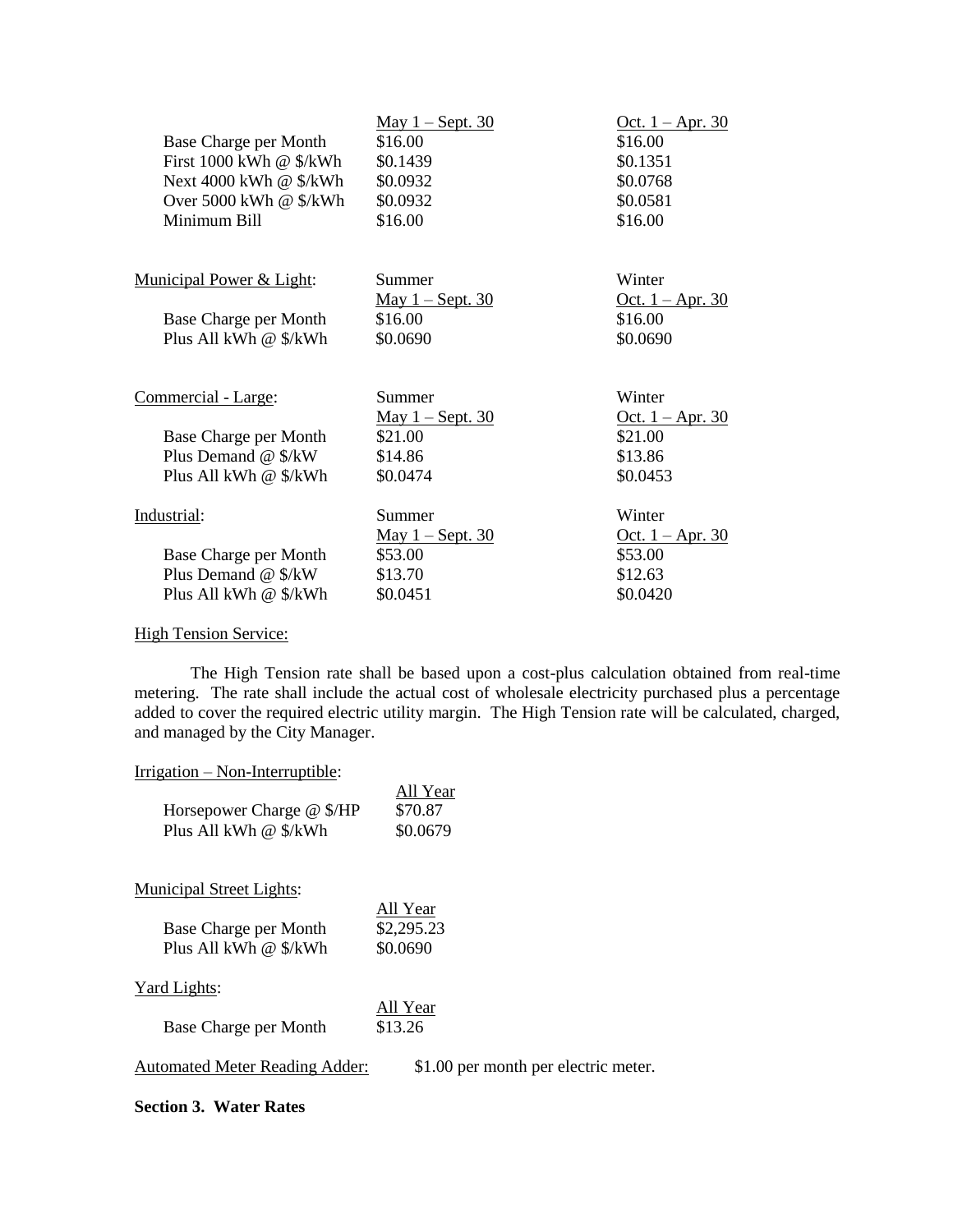| <b>Residential Metered:</b>                                                                      | The first 5,000 gallons<br>$> 5,000$ gallons                                                                                   | \$15.75 monthly minimum<br>$$0.90$ per 1,000 gallons |  |
|--------------------------------------------------------------------------------------------------|--------------------------------------------------------------------------------------------------------------------------------|------------------------------------------------------|--|
| <b>Residential Flat Rate:</b>                                                                    | \$23.00 per dwelling unit per month                                                                                            |                                                      |  |
| <b>Commercial Metered:</b>                                                                       | The first 5,000 gallons<br>$> 5,000$ gallons                                                                                   | \$15.75 monthly minimum<br>$$0.90$ per 1,000 gallons |  |
| Multi-unit Service Fee:                                                                          | \$9.50 per dwelling/commercial unit, where more than<br>one<br>dwelling/commercial unit is served by a single metered service. |                                                      |  |
| <b>Industrial Metered:</b>                                                                       | \$0.2733 per 1,000 gallons                                                                                                     |                                                      |  |
| \$1.00 per month per water meter, or unmetered service.<br><b>Automated Meter Reading Adder:</b> |                                                                                                                                |                                                      |  |
| Restion 1 Conitour Corner Detect                                                                 |                                                                                                                                |                                                      |  |

# **Section 4. Sanitary Sewer Rates**

| <b>Flat Rate Residential:</b> | $$24.00$ per month.                            |
|-------------------------------|------------------------------------------------|
| <b>Flat Rate Commercial:</b>  | $$24.00$ per month                             |
| Commercial Metered:           | \$2.20 per $1,000$ gallons<br>$$16.00$ minimum |

# **PASSED AND APPROVED this 9th day of December, 2014.**

**RESOLUTION:** Resolution No. 2014-40 was presented. Following discussion, moved by Salem, seconded by Miller to approve Resolution No. 2014-40. Roll call. Voting "aye" were Vivas, Miller, Salem, Fagot. Motion carried.

#### **RESOLUTION NO. 2014 - 40**

WHEREAS, the City has by Ordinance No. 2353 approved the sale of the following described real estate owned by the City, to-wit:

Lots 8, 9, 10, 11, and 12, Block 6, Southaven Addition to the City of Lexington, Dawson County, Nebraska; together with all of Vacated Pioneer Drive lying South of and contiguous to said Block 6, having been vacated by Ordinance No. 1901, dated June 12, 1990 and recorded April 20, 2004 as Inst. 2004-1751.

WHEREAS, Notice of such Ordinance has been duly published and the time for remonstrance has passed, and no petition against such sale has been filed.

BE IT THEREFORE RESOLVED by the Council and President of the Council of the City of Lexington, Nebraska, that John Fagot, as President of the Council is hereby directed and authorized on behalf of the City to execute a deed conveying the above described property to COMMUNITY DEVELOPMENT AGENCY OF LEXINGTON, NEBRASKA, the purchaser thereof.

#### **PASSED AND APPROVED December 9, 2014.**